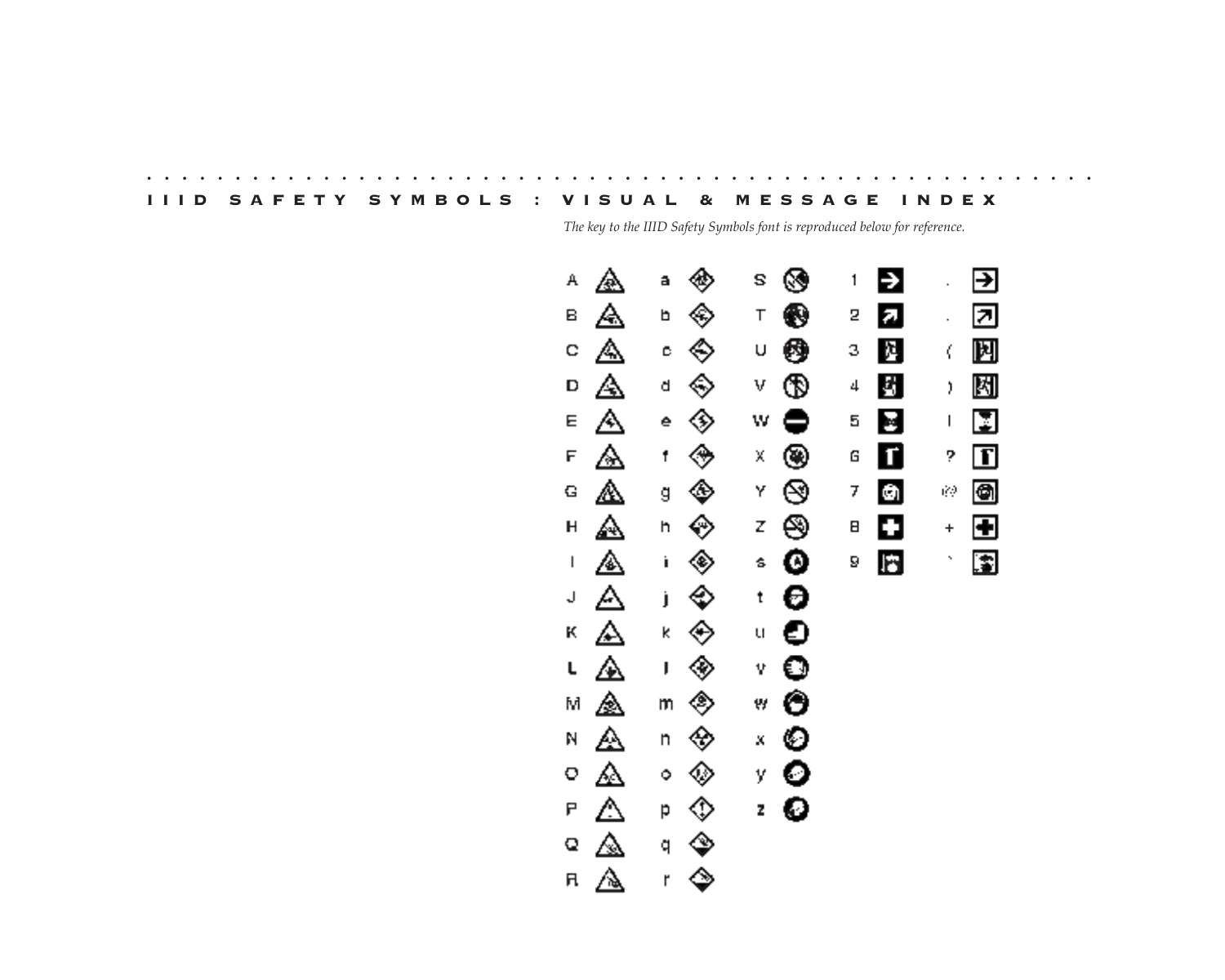### **INDEX OVERVIEW : IMAGE CONTENT & SURROUND SHAPES**

### *This visual index of the IIID safety symbols lists them in alphabetical order by message within its safety category.*

#### **Image Content**

Art for the IIID safety symbols comply with all of the design and comprehension testing requirements of the *Z535.3-2007 American National Standard Criteria for Safety Symbols.*

Both ANSI and the ISO (International Organization for Standardization) standardize a symbol's image content (verbal description) with its intended referent (message) but not the graphic itself. For example, the image content for EYEWASH is "head, drops, basin"and for RADIATION it is "Abstract three bladed object". To guide users in the interpretation of the image content, the standards provide graphic guideline examples whose use is encouraged, but not required. Graphic design principles are also specified. The standaards recommend legibility testing to determine the appropriate size for a symbol's application. Comprehension testing is required.

#### **Surround Shapes**

**. . . . . . . . . . . . . . . . . . . . . . . . . . . . . . . . . . . . . . . . . . . . . . . . . . . . . . . . . . .**

Surround shapes determine symbol context. For example, the symbol for HAND PROTECTION could be recycled from the mandatory action surround shape and placed in a general safety information square to identify the location of safety glove equipment.

Standards differ in their surround shape and color application requirements. Typically the required shapes can be either solid or an outline. The diamond is not recognized as a surround shape for safety messages by ISO and several countries due to potential confusion with the square surround shape. However, many U.S. standards do recognize the diamond as a legitimate hazard warning surround shape. Proponents of the diamond surround shape note that it allows the symbol it encloses to be up to 20% larger than in the same width triangle which increases legibility of the symbol's details.

**Note** To assure compliance, it is critical to check the latest version of any standard because, typically, they are undergoing constant reviews and revisions.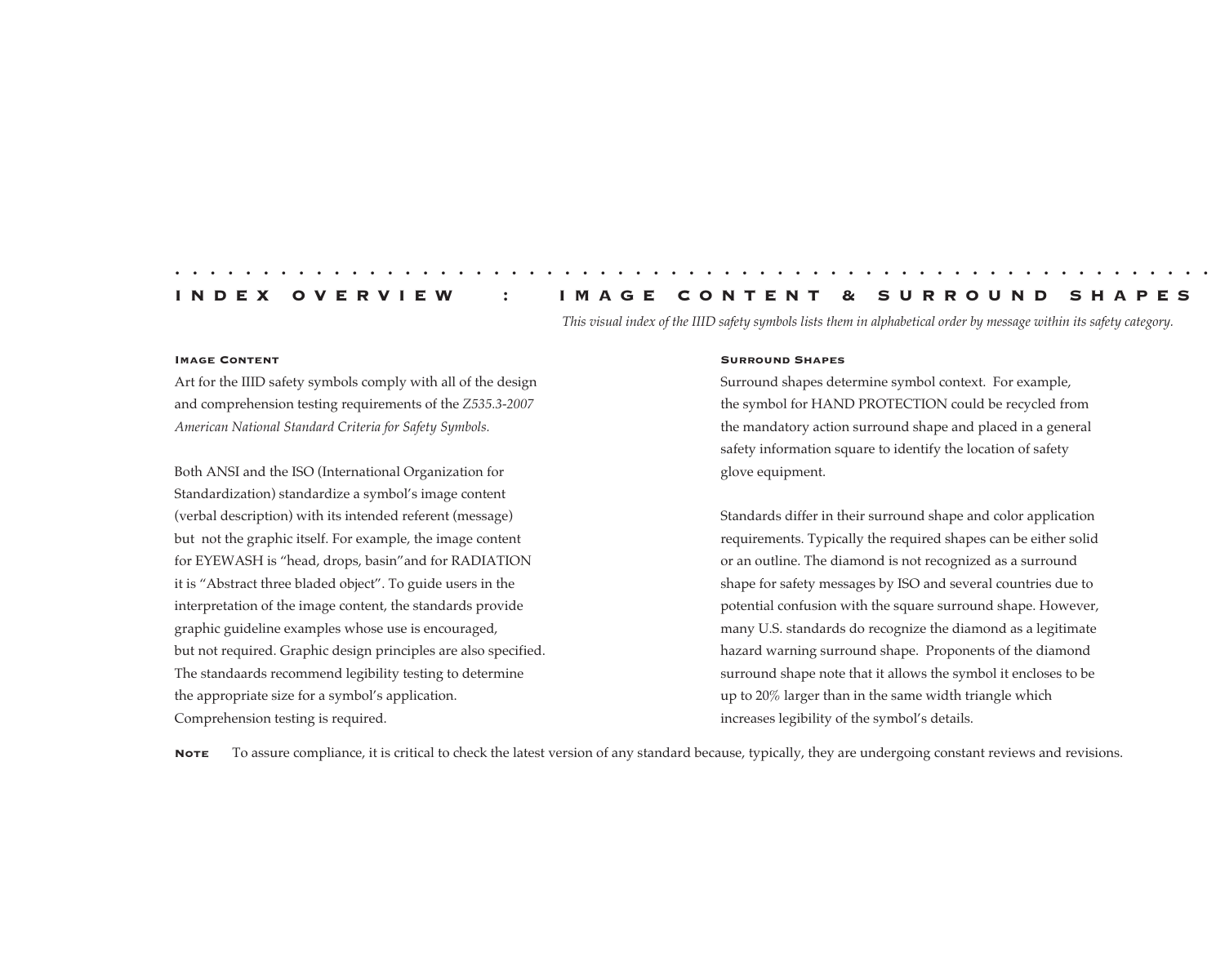# **GENERAL SAFETY INFORMATION**

*Directional images, such as* EMERGENCY EXIT*, should be oriented consistently with the intended message.*

**. . . . . . . . . . . . . . . . . . . . . . . . . . . . . . . . . . . . . . . . . . . . .**





Direction **\*** (Left & Up /Right & Down ) Fire Extinguisher **\*** Safety Shower



Emergency Exit







Fire Hose & Reel





**\*** *This symbol art is based on the AIGA symbol system developed for the U.S. DOT (Department of Transporttion).*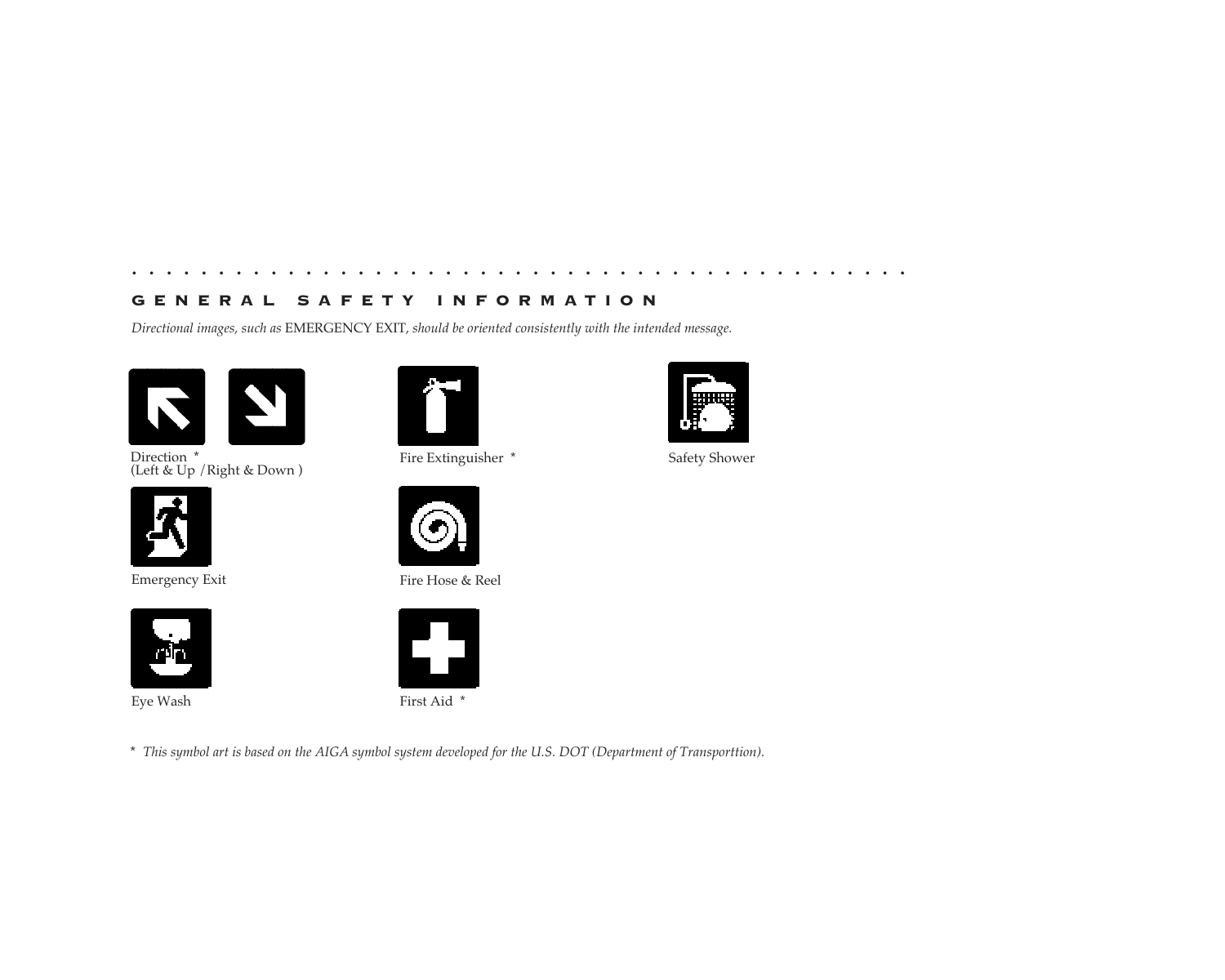# **HAZARD WARNINGS**

*Standards may recommend that other appropriate body portions be substituted to reflect the immediate, potential hazard.* 











Corrosion Electrical Fall Laser



Cut/Sever Entanglement Flammable Pinch



Biohazard Electrical Explosion

**. . . . . . . . . . . . . . . . . . . . . . . . . . . . . . . . . . . . . . . . . . . . . . . . . . . . . . . . . . .**







Hot Surface



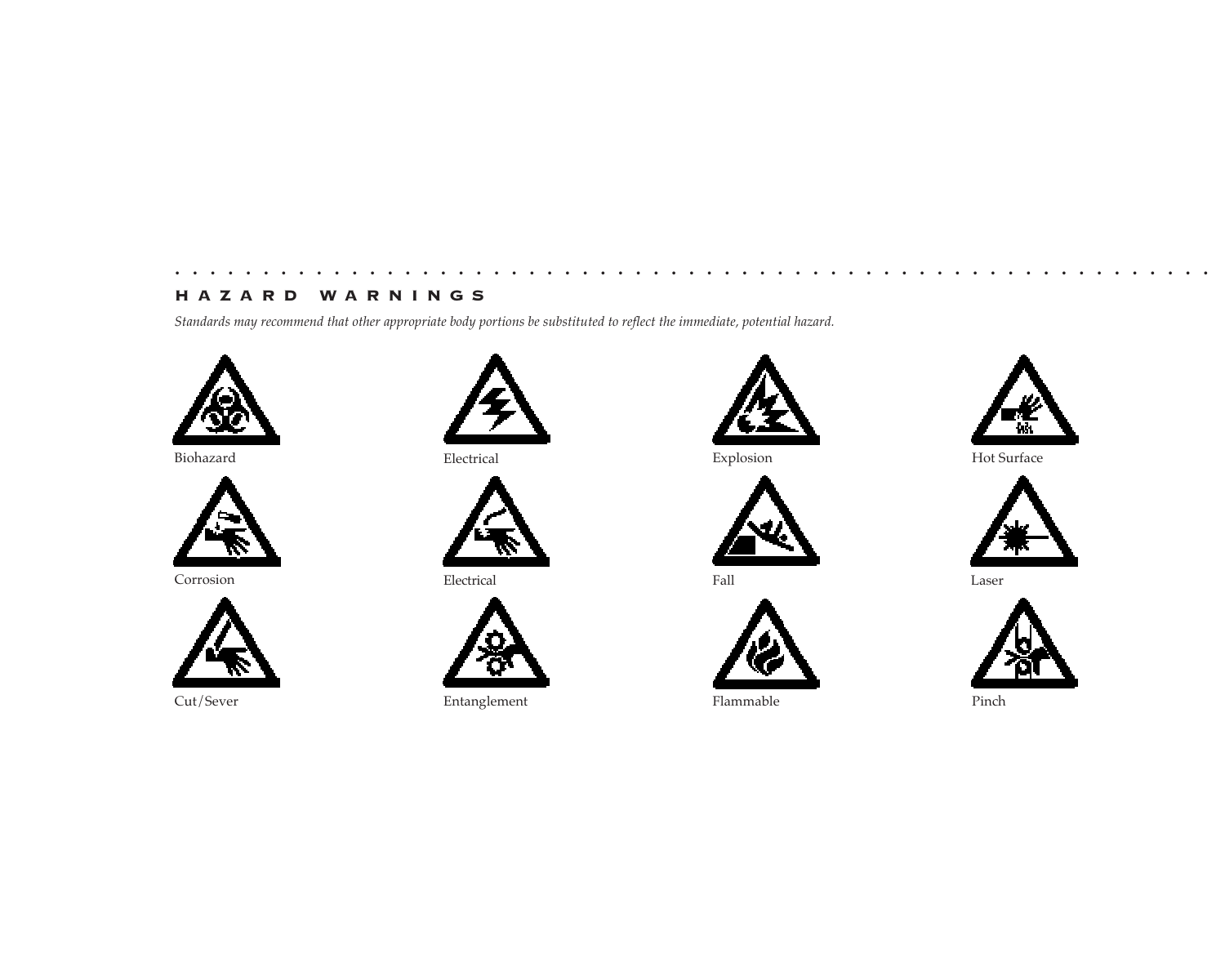



Radiation Slip



Radio Frequency **Trip** 



Poison Safety Alert

**. . . . . . . . . . . . . . . . . . . . . . . . . . . . . . . . . . . . . . . . . . . . . . . . .**



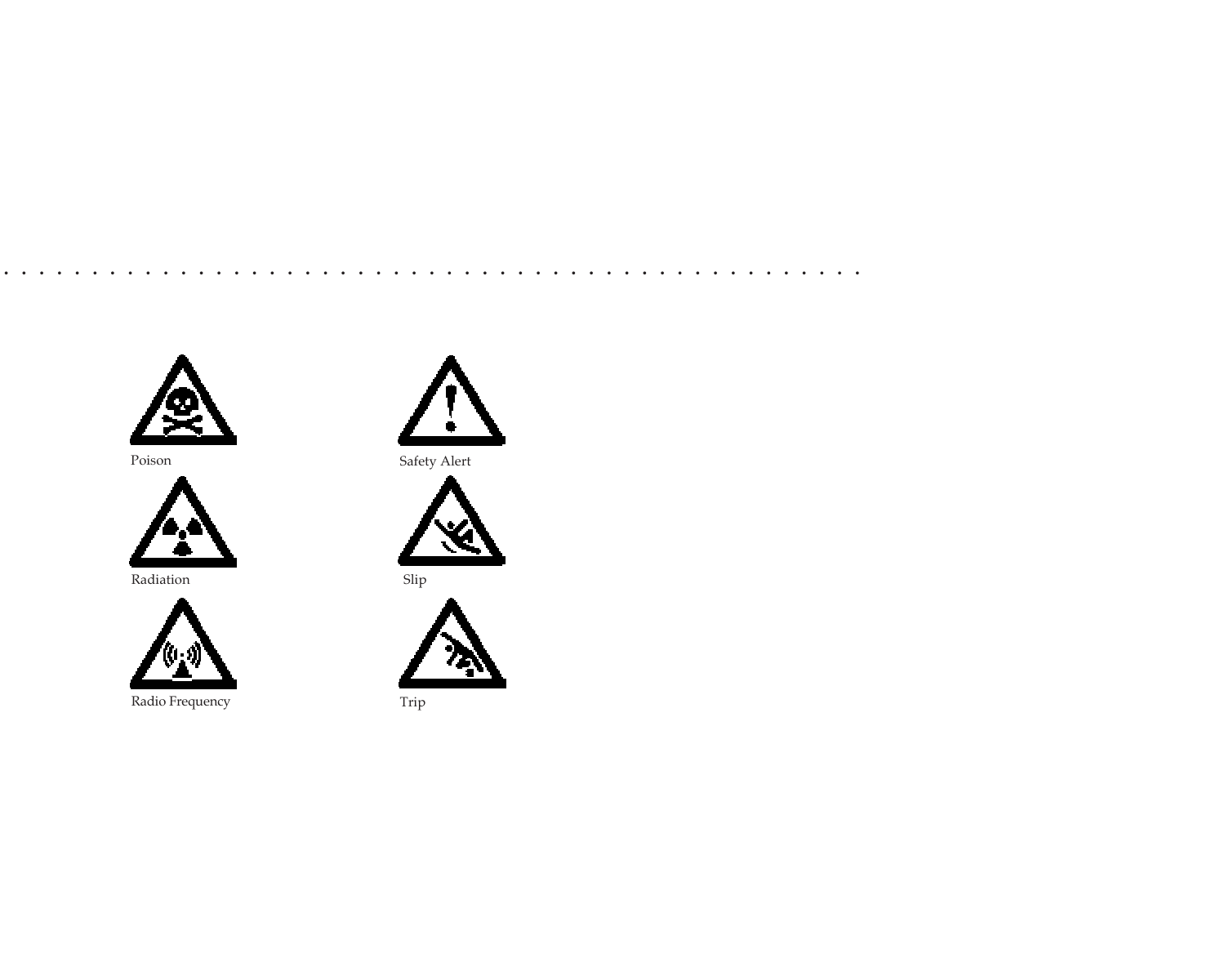# **MANDATORY ACTIONS**









**. . . . . . . . . . . . . . . . . . . . . . . . . . . . . . . . . . . . . . . . . . . . .**

Ear Protection **Hand Protection** 



Eye Protection **Head Protection** 



Foot Protection Respiratory Protection (Air Line)



Respiratory Protection (Mask)



Respiratory Protection (Respirator)